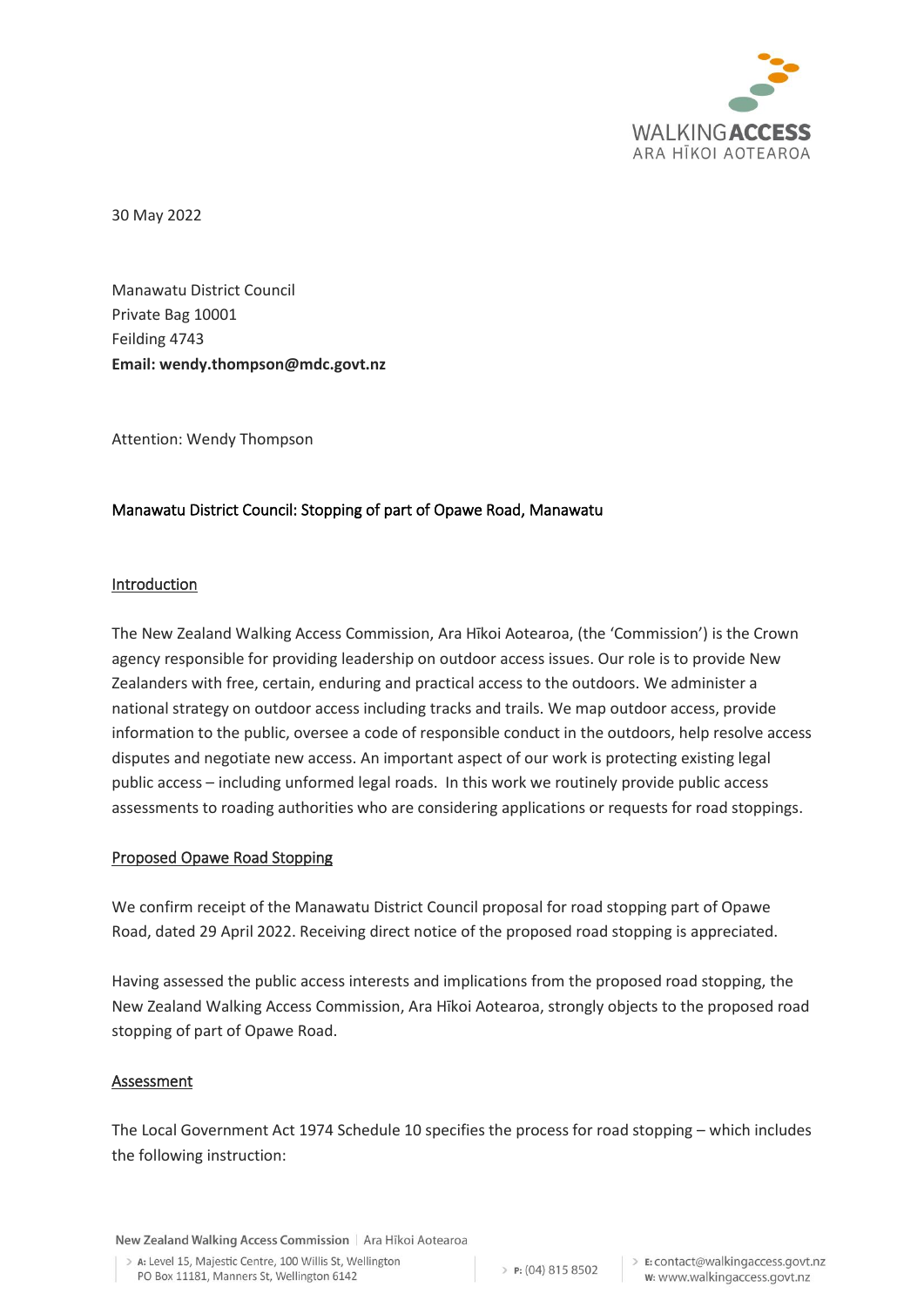*The council shall prepare a plan of the road proposed to be stopped, together with an explanation as to why the road is to be stopped and the purpose or purposes to which the stopped road will be put.*

It is not clear from the public notice why this particular part of the road is being stopped. The Commission understands that the reason for closing the Road, and providing an alternative route, is to take the legal road access away from the adjacent property owner's domestic buildings. It is clearly indicated that, if stopping is successful, the closed road would be transferred to the adjoining landowner. If the replacement easement access provided like for like access, then the Commission would have no objection to the road stopping. Currently, access to the Ruahine Forest Park in this location can only be legally achieved through the Opawe Road alignment. It is understood that the alignment of the road to be stopped is obstructed by several farm fences.

The main concern for the Commission is that Opawe Road, as a legal public road, provides for enduring public access rights under law. The removal of a section of the road takes away those rights and reduces connectivity to the Ruahine Forest Park. The proposed replacement access by way of a "public access pedestrian way easement" does not provide the same level of enduring public access.

Public access to the Ruahine Forest Park has become more restricted over recent years, so much so, that protecting public access to the Ruahines has become a priority for the Department of Conservation (DOC) and is noted as such in the DOC Wellington Regional Conservation Management Strategy document.

### The Proposed Easement

An easement is a legitimate tool for preserving enduring public access. The proposed easement would provide a link between two sections of legal road, but not have the same rights as the road on either side of it. As a replacement form of access, the easement proposed removes access for public, non-pedestrian modes (no horses, mountain bikes or vehicles allowed) that the public have the right to use on the existing legal road parcel. The easement also does not allow dogs to accompany hunters, trampers or walkers on the alignment.

The proposed easement identifies the Manawatu District Council as the Grantee. As access to the Ruahine Forest Park has become such an issue for the public and DOC, it would seem more appropriate to have DOC as the Grantee. This would put the Department in control of the conditions of closure etc., outlined in the easement. Access to the Forest Park seems to be the only reason the road is used, other than for providing private access to the adjoining owner's property.

The Grantee (the Council) can surrender the proposed easement instrument at any time following public notification and a period of consultation. This process does not appear to give the public the same protection as road stopping legislation does under the Local Government Act 1974. A Walkway established under the Walking Access Act may be an alternative that could be considered. These easements are well known and have been successfully adopted throughout the country.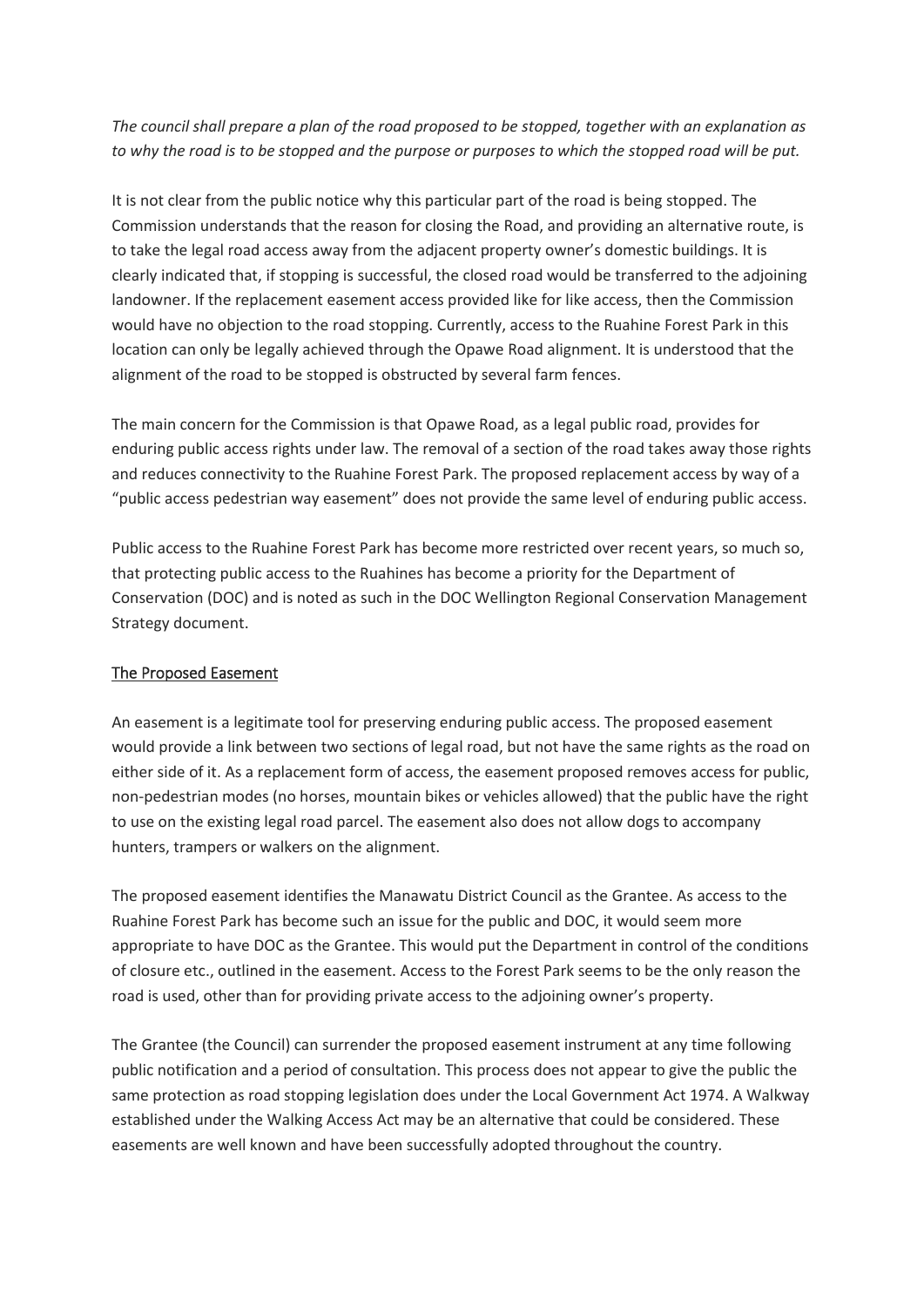Another concern is that the easement currently provides, in clause 12, conditions of closure that seriously disadvantage public access and advantage the adjoining owner. Permitted closures include closures for an emergency, maintenance or development works. However, the right of way may also be closed "*at the request of the landowner adjoining the Right Of Way".* This effectively means the adjacent landowner could request closure at any time for no particular reason. If the landowner was only able to request closure for the same or similar purposes outlined earlier in the clause, that would be a more reasonable requirement.

Technically, clauses 20,23,24 and 25 all refer to wrong clauses (where additional clauses have been added into the document at some time without checking the cross-referencing in other clauses).

In short, the proposed replacement easement access erodes both the protection of legal public access over time and the modes of access the public can use. The easement document, as proposed, also has a number of deficiencies that would need to be corrected if the road stopping was to go ahead.

# Public Notice

The Commission wishes to register concern that the road stopping notice and associated letter from The Property Group:

- 1. provides an inadequate explanation as to why the road is to be stopped,
- 2. fails to clearly identify what purpose the proposed section of Opawe Road to be stopped will be put to, and
- 3. states that the right of way is created when the land is transferred

1*.* The explanation for why the road is to be stopped is essentially that the public don't use the road and that the adjoining landowner has occupied and fenced in that part of Opawe Road within their property. It would be more appropriate to state that the section of legal road has been occupied and fenced in by the adjoining landowner and, therefore, the road cannot be used by the public.

2. The notice should state the road stopped land is to be used by the adjoining landowner for presumably farm and private access purposes.

3. Clearly the right of way should be created before the land is transferred or at least created at the same time as the road is stopped. Creating the proposed right of way at the time of transfer of the stopped road could result in no road and no right of way. The worst result for the public possible.

### Future Commission Involvement

We invite Manawatu District Council to contact the Commission prior to any future road stopping proposals to enable council to effectively manage the risk of road stopping objections being raised through the public notification process.